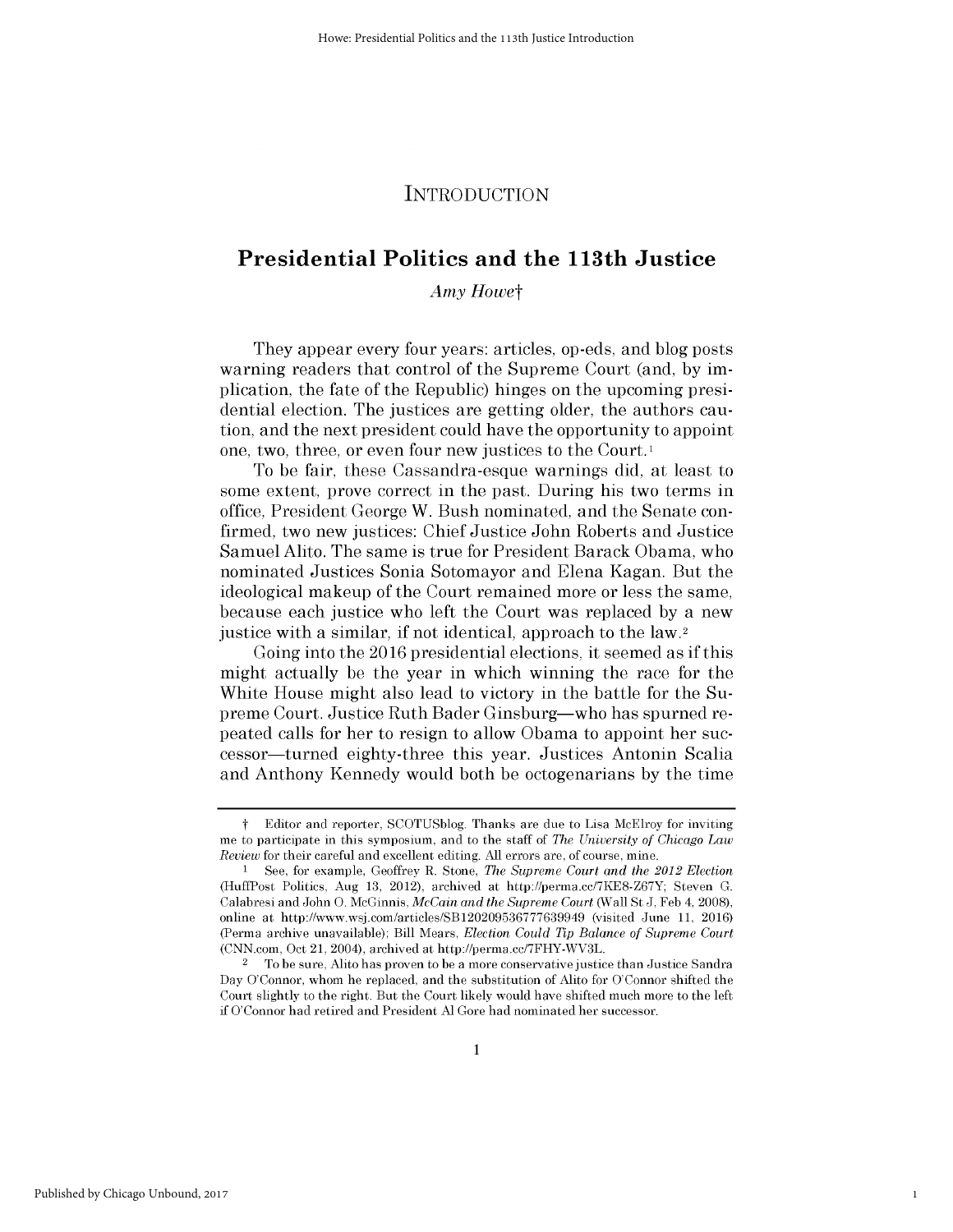#### *The University of Chicago Law Review Online* 2 **[83:1**

the next president takes office in January **2017,** commentators reminded us; Justice Stephen Breyer, who will be seventy-eight in August, is not far behind.3

And then the hypotheticals became reality. On February **13, 2016,** Scalia died in his sleep at a Texas ranch. Within a few hours after the news became public, Iowa Senator Chuck Grassley, the chairman of the Senate Judiciary Committee, issued a statement in which he declared that "it's been standard practice over the last nearly **80** years that Supreme Court nominees are not nominated and confirmed during a presidential election year."4 He continued:

Given the huge divide in the country, and the fact that this President, above all others, has made no bones about his goal to use the courts to circumvent Congress and push through his own agenda, it only makes sense that we defer to the American people who will elect a new president to select the next Supreme Court Justice.5

Ten days later, Grassley and his fellow Republicans on the Senate Judiciary Committee doubled down, sending a letter to Senate Majority Leader Mitch McConnell in which they indicated that their committee would "not hold hearings on any Supreme Court nominee until after our next President is sworn in on January 20, **2017."6**

Obama responded with a bold move of his own. On March **16,** Obama appeared in the Rose Garden and announced that he would nominate Judge Merrick Garland, the **highly** respected chief judge of the United States Court of Appeals for the **DC** Circuit, to **fill** the vacancy created **by** Scalia's death.7 The choice was clearly not designed to rally the Democratic Party's base in the upcoming elections: the sixty-three-year-old Garland is older, whiter, and more moderate than liberal groups would have liked-not to mention a man. Instead, the Garland nomination

**<sup>3</sup>**See Paul Waldman, *Why 2016 Will Be a Supreme Court Election* (The Week, July **7, 2015),** archived at http://perma.cc/2PHN-F6KL.

<sup>4</sup>*Grassley Statement on the Death of Supreme Court Justice Antonin Scalia* (Chuck Grassley: United States Senatorfor Iowa, **Feb 13,** 2016), archived at http://perma.cc/JQC5- PK2D.

**<sup>5</sup> Id.**

**<sup>6</sup>**Letter from Charles **E.** Grassley, Chairman of the Senate Committee on the Judiciary, et al, to Mitch McConnell, Senate Majority Leader, \*2 **(Feb 23,** 2016), archived at http://perma.cc/FX5N-V8UZ.

**<sup>7</sup>** Michael **D.** Shear, Julie Hirschfeld Davis, and Gardiner Harris, *Obama Chooses Merrick Garland for Supreme Court* (NY Times, Mar 16, 2016), online at http://www.nytimes.com/2016/03/17/us/politics/obama-supreme-court-nominee.html (visited June **11,** 2016) (Perma archive unavailable).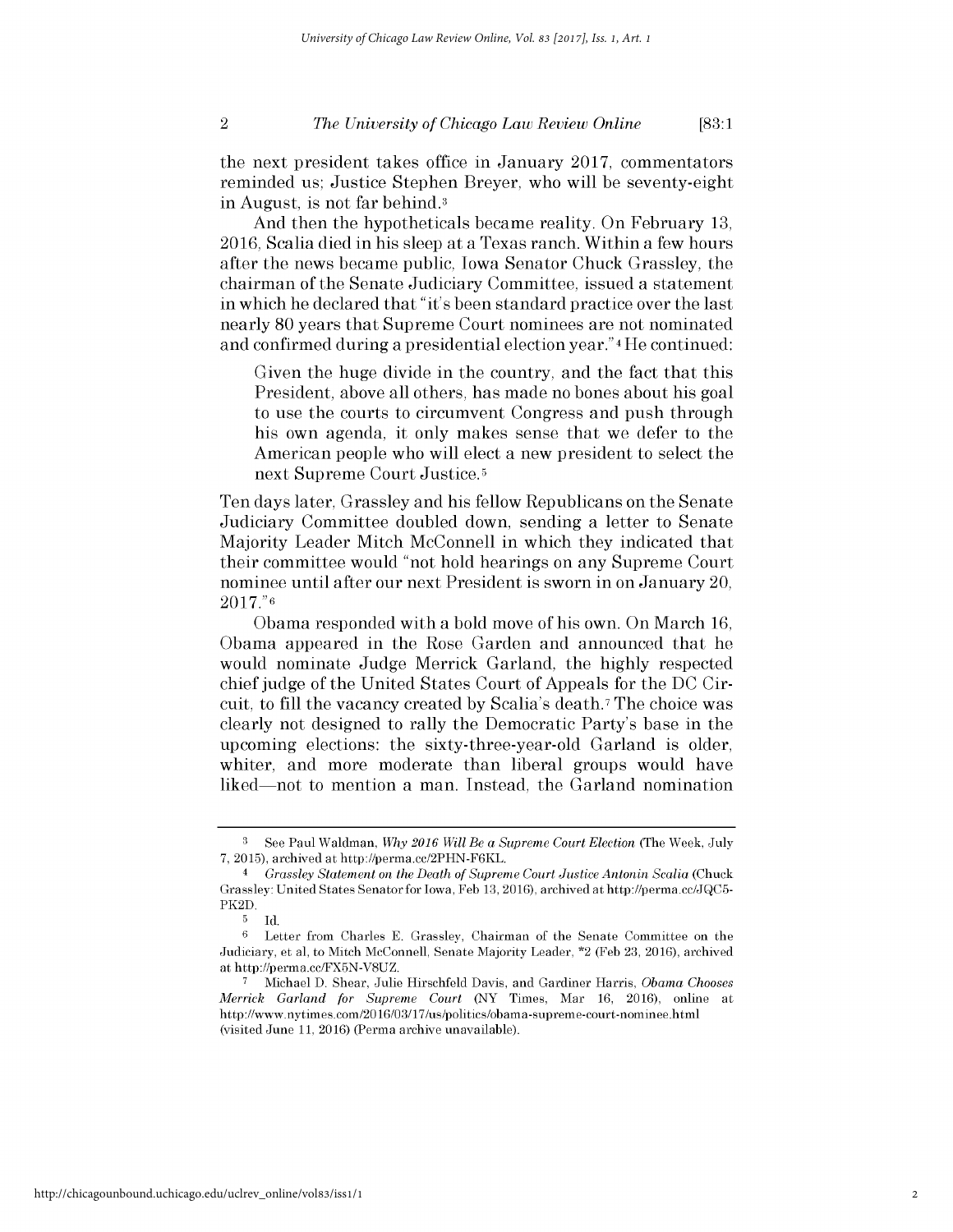seemed to signal that Obama had opted for a different tack, essentially daring Republicans to oppose a nominee whose qualifications are beyond cavil.

The jury is still out on the president's strategy. Despite efforts **by** the president, other Democrats, and interest groups to keep the issue alive,<sup>8</sup> public attention to the Garland nomination has flagged. It seems unlikely that Garland will get a hearing anytime soon-although some conservative pundits have suggested that Republican senators should go ahead and confirm him now, rather than run the risk that a President Hillary Clinton will nominate a younger, more liberal justice **if** the Garland nomination is withdrawn.<sup>9</sup>

But at some point in the not too distant future, someone whether it is Garland or someone nominated **by** Clinton or Donald Trump—will get a hearing. And that prospect raises all kinds of interesting questions related to the nomination process and the impact that the next justice could have on the Court. For example, what forms should the nomination and confirmation processes take, and what will the change in personnel mean for the Court's jurisprudence?

This Symposium tackles, and seeks to answer, some of those questions, beginning with a threshold question: **If** the next justice is not Garland, what kind of justice *should* a Democratic president nominate? Professor Lisa McElroy takes a lighthearted approach to a serious topic, looking back at what the paragon of "presidential perfection" <sup>10</sup>—the fictional President Jed Bartlet, of *The West Wing-did* when he was confronted with a vacancy on the Court. When Obama nominated Kagan and Sotomayor, she suggests, "[t]he only way through the Senate **...** was to nominate someone palatable to liberals and not infuriating to conservatives."11 But now, she continues, "the calculus [has] changed," and Republicans "can use an even more powerful tool: they can refuse to let any nominee even get to a vote." 12 Given this new reality,

**<sup>8</sup>**Edward-Isaac Dovere, *White House Allies Make New Push for Garland* (Politico, Apr **29,** 2016), archived at http://perma.cc/S9CZ-STEJ.

**<sup>9</sup>**Callum Borchers, *Raising the White Flag: Conservative Blog Urges GOP to Cut Its Losses and Confirm Merrick Garland* (Wash Post, May 4, 2016), archived at http://perma.cc/ARR3-GEXG.

**<sup>10</sup>**Matt Shuham, *Waiting for Bartlet* (Harv Pol Rev, June **8,** 2012), archived at http://perma.cc/VC6D-9ZN5.

**<sup>11</sup>**Lisa McElroy, The West Wing, *the Senate, and "The Supremes" (Redux),* **83 U** Chi L Rev Online **8,** 14 (2016).

<sup>12</sup>**Id.**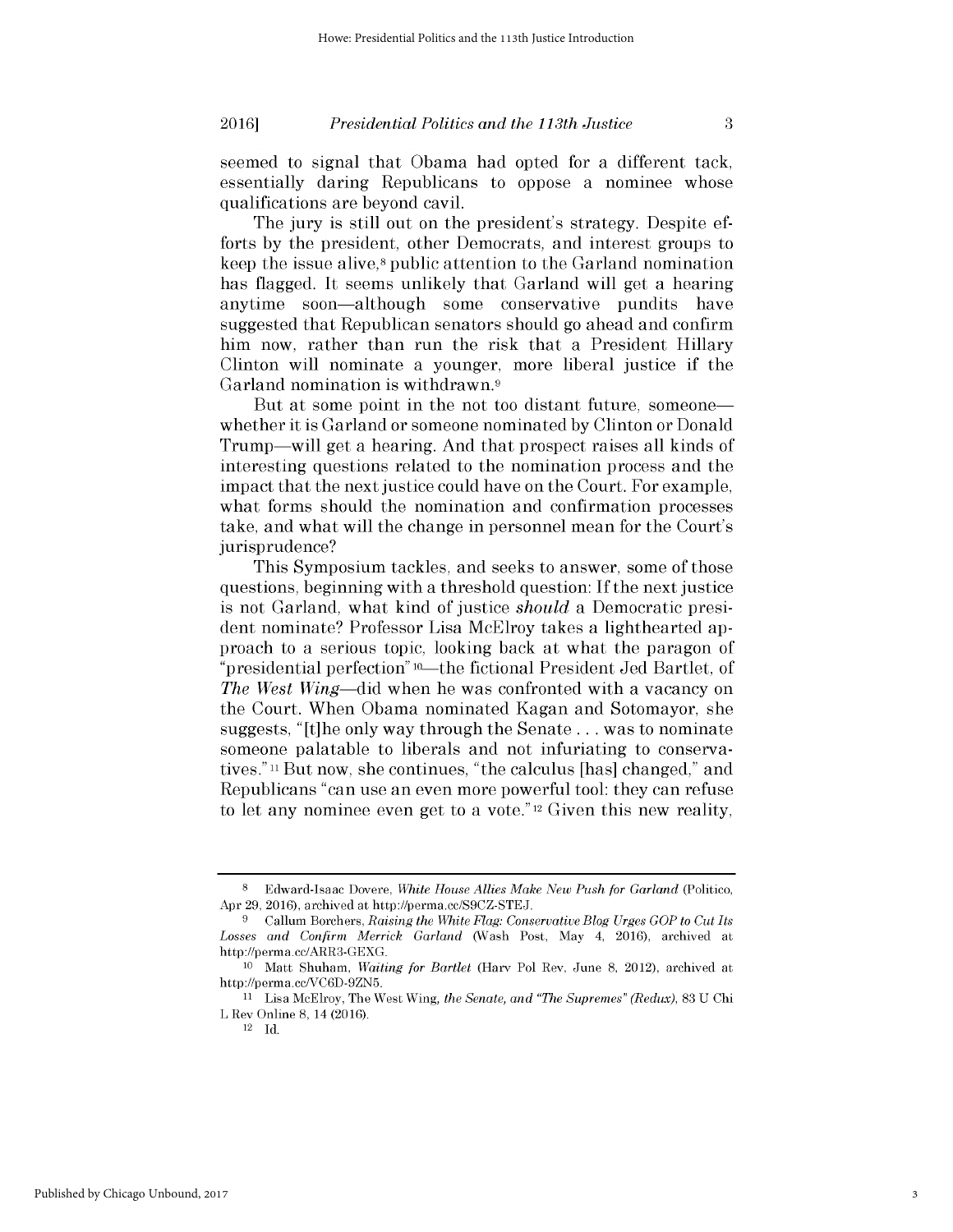#### *The University of Chicago Law Review Online* 4 **[83:1**

she argues, Democrats in the future should go **big** or go home: "Nominate the most devoted liberal who's qualified for the job." **<sup>13</sup>**

Whoever the next justice turns out to be, he or she will not get there without a hearing. Supreme Court confirmation hearings are sometimes characterized "as a kabuki dance-a performance where nominees pretend to answer questions, and senators pretend to care what the answers are." 14 Years before her own confirmation hearing, Kagan would describe hearings as "a vapid and hollow charade."15 Professors Randy Barnett and Josh Blackman bring their own classic television references to the discussion, referring to the hearings as—like *Seinfeld*—a "show about nothing." <sup>16</sup> The problem with hearings, they contend, is that both sides focus on "trying to get nominees to tip their hand on how they will decide cases that each side cares about." **17** "Instead of asking nominees how they would decide particular cases," they argue, "senators should ask them to explain what they think the various clauses of the Constitution mean, separate and apart from *any* Supreme Court precedent." 18The nominees' answers to these questions, they conclude, would provide enough concrete information to in turn allow senators to "vote, as they **did** with [Judge Robert] Bork, based on whether or not they agreed with the judicial philosophy of a nominee." **<sup>19</sup>**

Reasoning that "the judicial appointments process is the last clear chance for the other branches to check judicial power," Professor Michael Paulsen also urges the Senate to inject more substance into the process of examining nominees' views.20 He contends that, although there may be "a range of reasonable judgment as to the precise method" presidents and senators should use to evaluate a nominee, "one set of positions falls outside that range: complete deference to *any* views or interpretive philosophy a nominee might hold, or complete unwillingness to inquire into such views, on the ground that postconfirmation

**<sup>13</sup> Id** at **15.**

<sup>14</sup> Brian Fitzpatrick, *Confirmation Kabuki'Does No Justice* (Politico, July 20, **2009),** archived at http://perma.cc/M7X8-3TGP (quotation marks omitted).

**<sup>15</sup>**Roger Simon, *'Vapid'? 'Hollow'? Kagan NailedIt* (Politico, June **30,** 2010), archived at http://perma.cc/583K-PRX3.

**<sup>16</sup>**Randy **E.** Barnett and Josh Blackman, *Restoring the Lost Confirmation,* **83 U** Chi L Rev Online **18,** 21 **(2016).**

**<sup>17</sup>Id** at **19.**

**<sup>18</sup>Id** at 22.

**<sup>19</sup> Id** at **26-27.**

<sup>&</sup>lt;sup>20</sup> Michael Stokes Paulsen, *The Constitutional Propriety of Ideological "Litmus Tests" for Judicial Appointments,* **83 U** Chi L Rev Online **28, 29** (2016).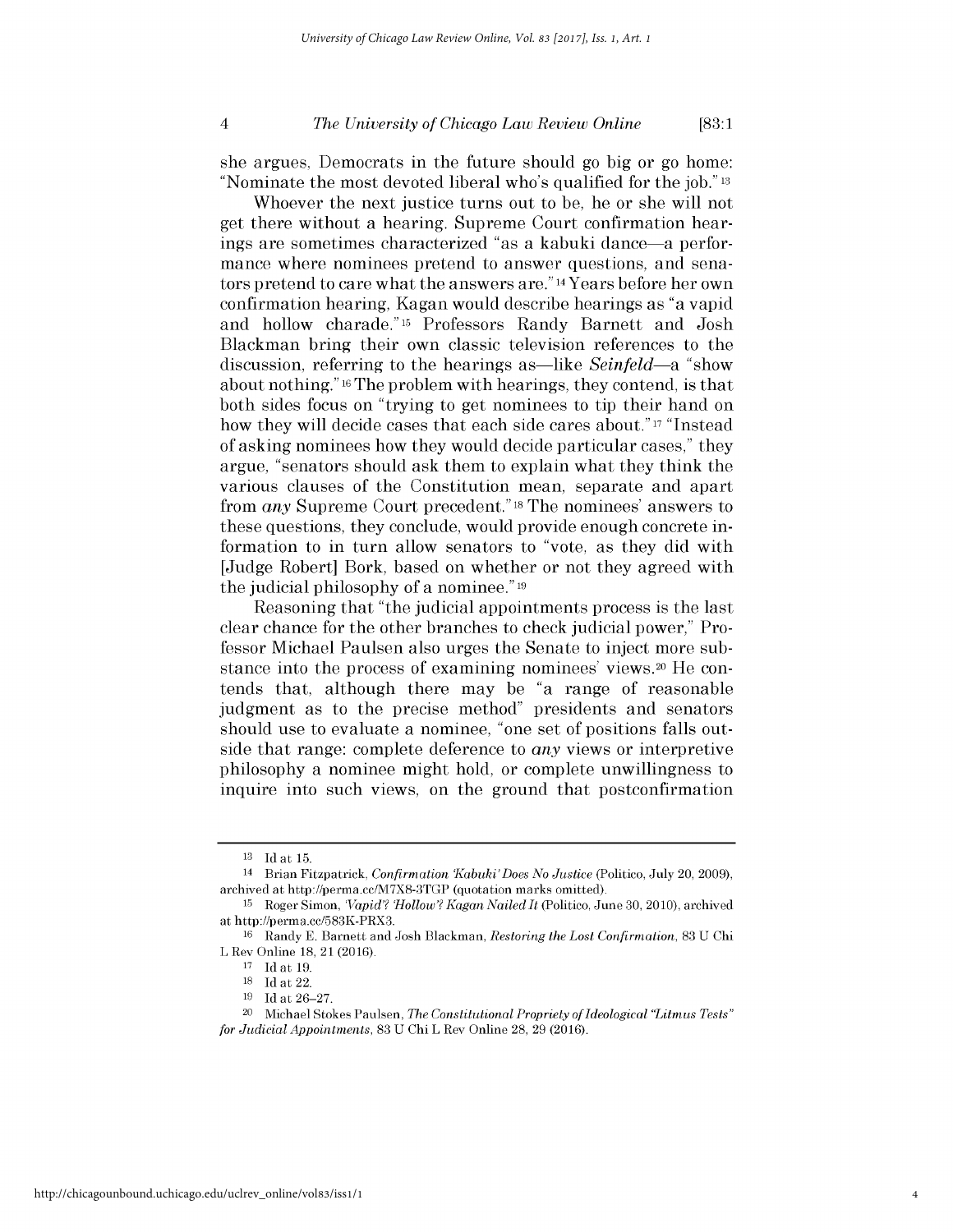### **2016** *Presidential Politics and the 113th Justice* **5**

'judicial independence' renders such inquiries improper." 21 Thus, he continues, although presidents and senators cannot exact commitments about how a nominee might decide future cases, they "can and should put direct substantive 'litmus test' questions to judicial candidates and demand answers."22

Professor Kermit Roosevelt **III** and Patricia Stottlemyer take a deeper dive into the effect that Scalia's eventual successor will have on the Court's equal protection jurisprudence, while Dean Erwin Chemerinsky does the same for discrete issues like affirmative action and the death penalty. Roosevelt and Stottlemyer characterize the "struggle over the Equal Protection Clause and the composition of the Supreme Court" as "a continuation of the struggle between Reconstruction and Redemption."23 "The Court pushed back against the first Reconstruction," they contend, "in decisions like the *Slaughter-house Cases, the Civil Rights Cases, United States v Harris, and United States v Cruikshank."24 And,* they continue, the Court "is pushing back now against the Second Reconstruction, in decisions like *City of Boerne v Flores, Shelby County v Holder, United States v Morrison, Ricci [v DeStefano], Parents Involved [in Community Schools v Seattle School District No 1], and Fisher [v University of Texas at* Austin]." 25 How far the pendulum will swing, they suggest, will depend on who fills the current vacancy. <sup>26</sup>

Chemerinsky draws stark contrasts in describing the effect that the **2016** presidential election could have on the future state of the law. **If** a Democratic president is elected and can appoint Scalia's successor, he contends, a majority on the Court could then overturn any significant restrictions on affirmative action, and "affirmative action would continue and likely be allowed to be far more robust";27 however, he warns, **if** a Republican is elected in **2016** and can replace four of the older justices, affirmative action "surely would be at an end."28 And "a Court dominated **by** Democratic appointees" might be willing to reconsider the Court's

 $21$  Id at  $31$ .

<sup>22</sup>**Id** *at* **32.**

**<sup>23</sup>**Kermit Roosevelt **III** and Patricia Stottlemyer, *The Fight for Equal Protection: Reconstruction-Redemption Redux,* **83 U** Chi L Rev Online **36,** 47 (2016).

<sup>24</sup>**Id** at 47-48 (citations omitted).

**<sup>25</sup>Id** at 48 (citations omitted).

**<sup>26</sup>Id** at 47-48.

**<sup>27</sup>**Erwin Chemerinsky, *The 2016 Election, the Supreme Court, and Racial Justice,* **83 U** Chi L Rev Online 49, 54 **(2016).**

**<sup>28</sup>Id** at **58.**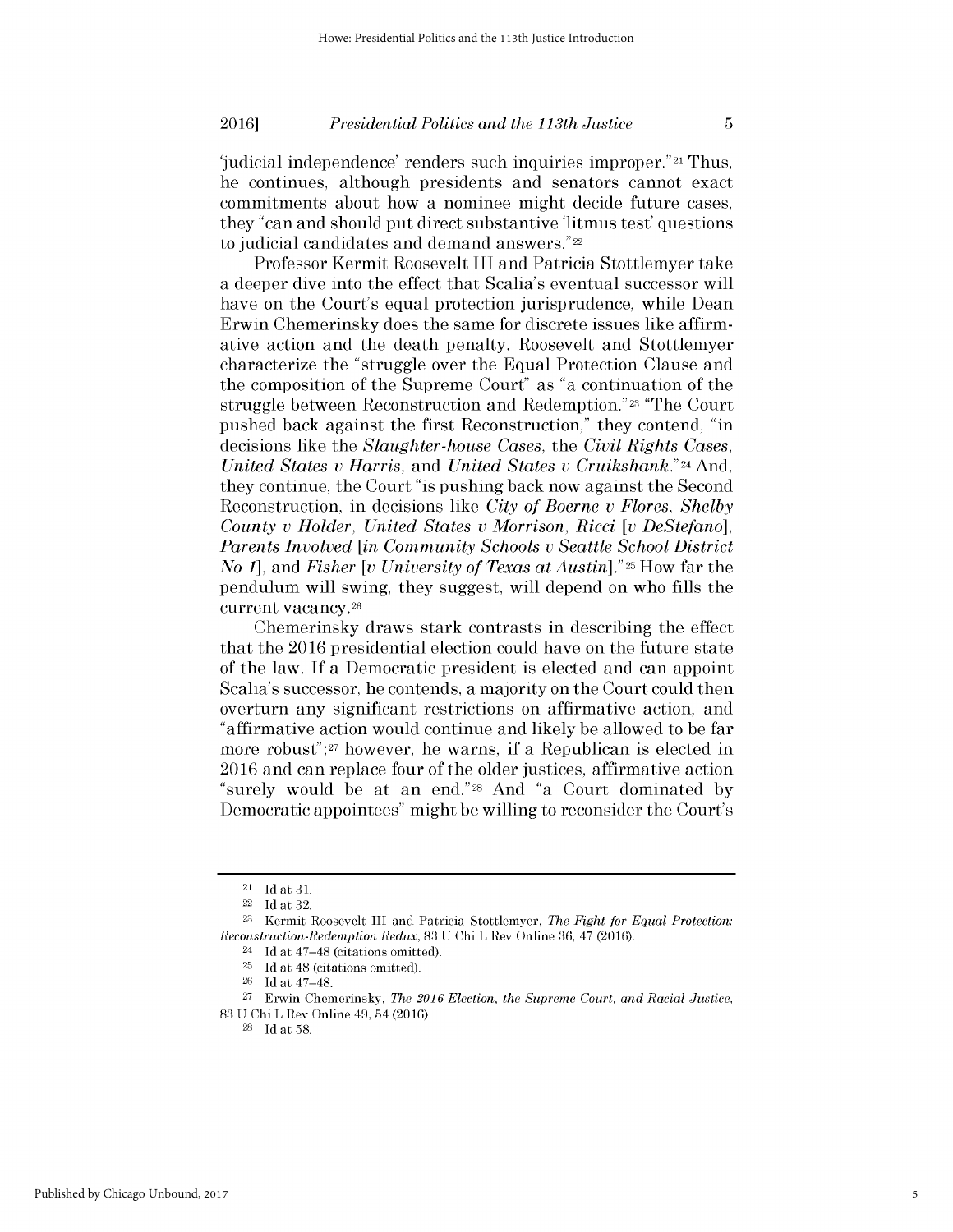#### *The University of Chicago Law Review Online* **6 [83:1**

**1987** ruling in *MeCleskey v Kemp,29* in which the Court held that "proof of disparate impact in the administration of the death penalty was insufficient to show an equal protection violation." **<sup>30</sup>**

Professor Marci Hamilton paints an equally stark portrait of the influence that the forty-fifth president could have on churchstate relations. With the exception of foreign policy and terrorism, she suggests, "this is the most momentous issue that the next president will face."31 In particular, she explains, "so many of the recent Establishment Clause cases have been 5-4 decisions," with the late Scalia among the five that drove the result.32 As such, she concludes, "a Republican replacement for Scalia could cement the drive to set aside separation principles while a Democratic nominee could bring Establishment Clause principles back from the brink."33

Finally, **if** your preferred candidate does not win the White House in November, don't despair. Professor Michael Dorf explains that "appointments to the Supreme Court and the lower federal courts are not the only—and perhaps not even the most important—mechanism by which politics affects the course of constitutional law."34 Constitutional amendments, he notes, "can occur largely outside of presidential politics";35 even **if** amendments are not successful, he adds, "[t]he forces that place a proposed constitutional amendment on the political agenda" may still be "strong enough to impress a majority of the Supreme Court."36 And other factors are at play as well. *"Who* sits on the Supreme Court matters a great deal," he concludes, "but *when* the Court decides a question also matters a great deal."37

> ÷ ÷

As **I** write this, the presidential election is still several months away, and it may take even longer for the Senate to confirm a nominee to fill Scalia's seat. We do not yet know how that process will play out, but we can be sure that the essays in the

**<sup>29</sup>**481 **US 279 (1987).**

**<sup>30</sup>**Chemerinsky, **83 U** Chi L Rev Online at **58** (cited in note **27).**

**<sup>31</sup>**Marci **A.** Hamilton, *Justice Scalia, the 2016 Presidential Election, and the Future of Church-State Relations,* **83 U** Chi L Rev Online **61, 61 (2016).**

**<sup>32</sup> Id** at 64.

**<sup>33</sup> Id** at **65.**

<sup>34</sup> Michael **C.** Dorf, *Donald Trump and Other Agents of Constitutional Change,* **83 U** Chi L Rev Online **72, 72** (2016).

**<sup>35</sup> Id** at **73.**

**<sup>36</sup> Id** at **75.**

**<sup>37</sup> Id** at **78.**